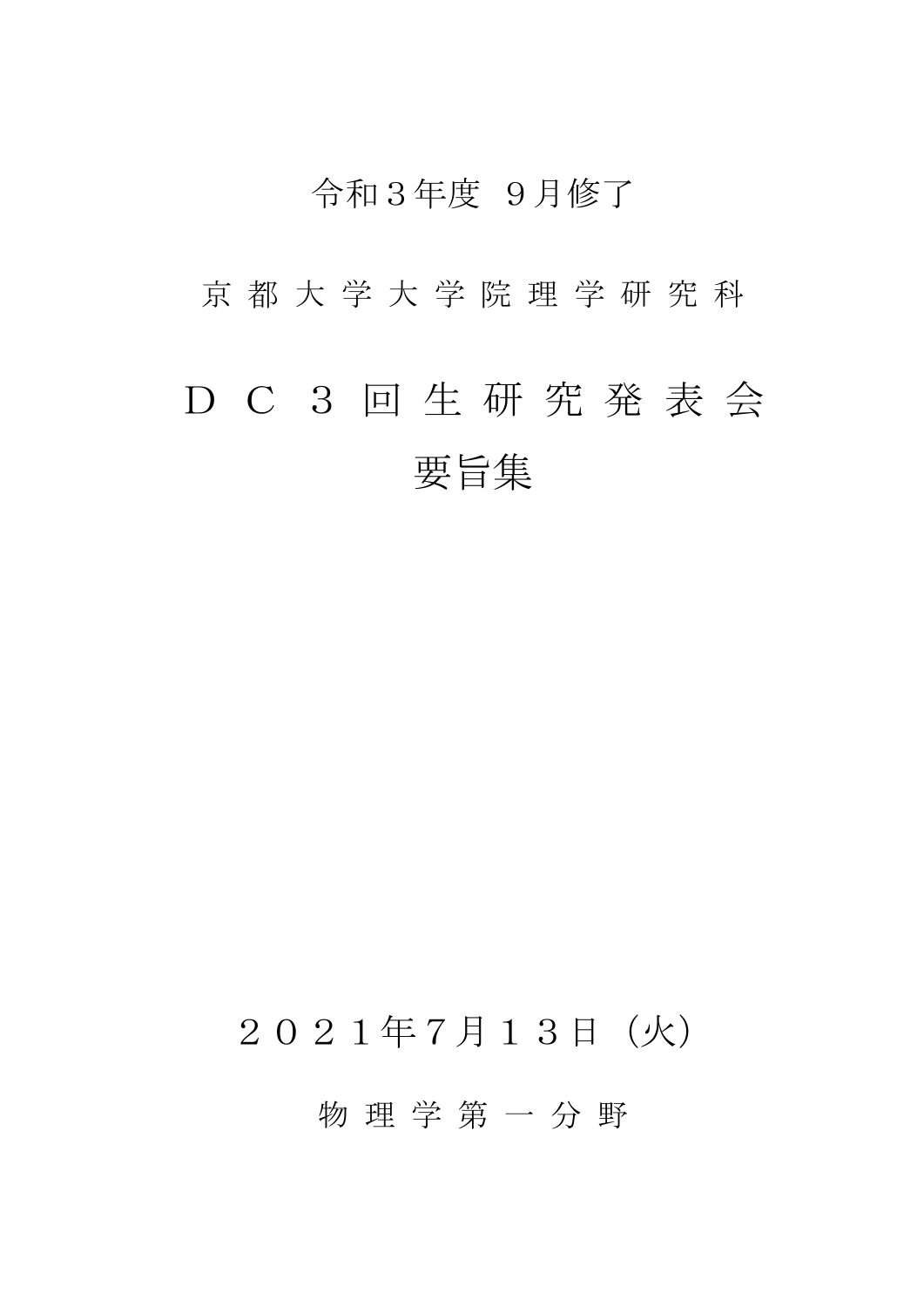# 物理学第一分野DC3回生研究発表会

場所:理学研究科5号館 5階・第四講義室+オンライン 発表:20分(別に質問10分程度)

2021年7月13日(火)11:30~ 開始

目 次

1. Pumping current in a non-Markovian N-state model Ville Matias Mikael Paasonen $(1\ 1\ :\ 3\ 0)\cdot\cdot\cdot\cdot\cdot\cdot\quad 1$